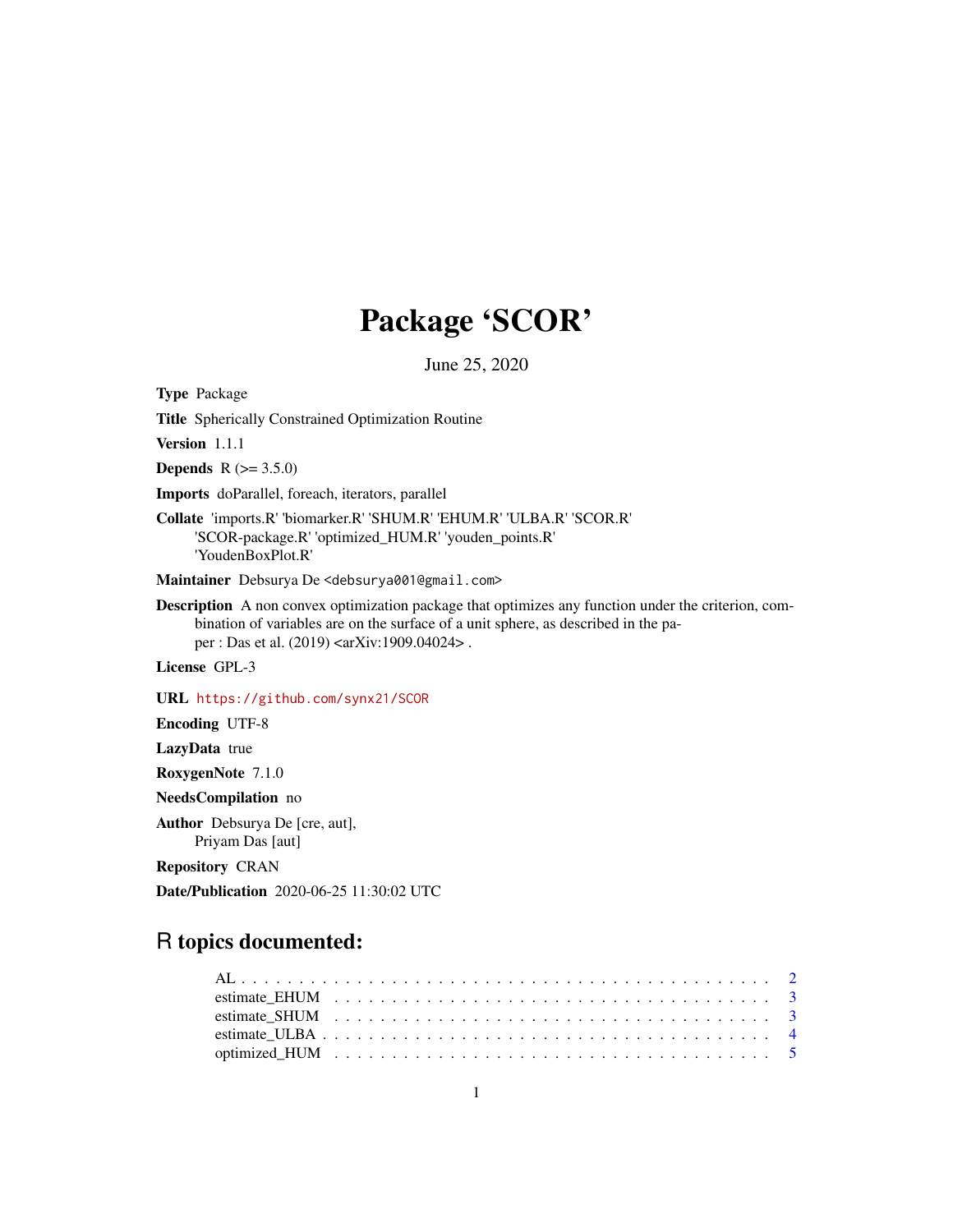| Index |  |  |  |  |  |  |  |  |  |  |  |  |  |  |  |  | $\overline{11}$ |
|-------|--|--|--|--|--|--|--|--|--|--|--|--|--|--|--|--|-----------------|

AL *Alzheimer's disease neuropsychometric marker dataset*

#### **Description**

The dataset is a subset of the longitudinal cohort of Washington University (WU) Alzheimer's Disease Research Center (ADRC). In the AL dataset, measurements of 12 neuropsychological markers were collected on 108 independent individuals of age 75. The individuals were classified into 3 groups based on published clinical demential rating (CDR).

### Usage

data(AL)

#### Format

A data frame with 108 observations on the following 12 variables.

#### Details

- ktemp. a numeric vector, measurements on the neuropsychometric test for "temporal factor".
- kpar. a numeric vector, measurements on the neuropsychometric test for "parietal factor".
- kfront. a numeric vector, measurements on the neuropsychometric test for "frontal factor".
- zpsy005. a numeric vector, measurements on the neuropsychometric test for "digital span forward".
- zpsy006. a numeric vector, measurements on the neuropsychometric test for "digital span backward".
- zinfo. a numeric vector, measurements on the neuropsychometric test for "information".
- zbentc. a numeric vector, measurements on the neuropsychometric test for "visual retention  $(10s)$ ".
- zbentd. a numeric vector, measurements on the neuropsychometric test for "visual retention (copy)".
- zboston. a numeric vector,a numeric vector, measurements on the neuropsychometric test for "boston naming".
- zmentcon. a numeric vector,measurements on the neuropsychometric test for "mental control".
- zworflu. a numeric vector,measurements on the neuropsychometric test for "word fluency".
- zassc. a numeric vector,measurements on the neuropsychometric test for "associate learning".

<span id="page-1-0"></span>2  $\Delta L$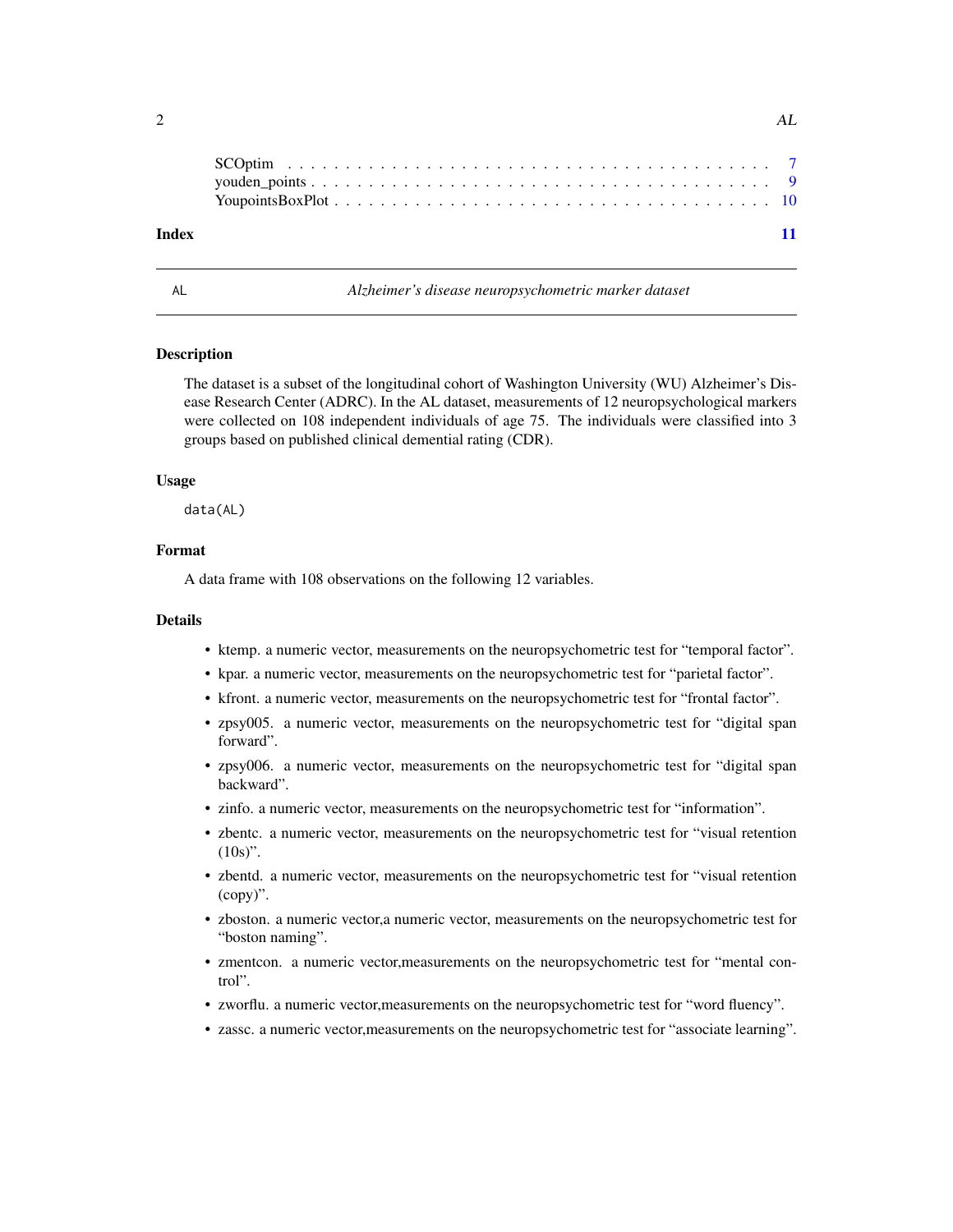<span id="page-2-0"></span>

# Description

An estimator of Hyper Volume Under Manifolds

#### Usage

```
estimate_EHUM(beta, labels, x_mat)
```
# Arguments

| beta   | The parameter we measure EHUM based on.       |
|--------|-----------------------------------------------|
| labels | The labels of the Columns of the data matrix. |
| x mat  | The Data Matrix                               |

# Value

Empirical Hyper-volume Under Maniforlds Estimate

#### Examples

```
estimate_EHUM(rep(1, 12), colnames(AL), AL)
```

```
estimate_EHUM(1:10 , sample(c( rep("lab1", 10), rep("lab2", 10), rep("lab3", 10))),
matrix(rnorm(300), nrow = 10))
```

| estimate_SHUM | Smooth Approximations Of Empirical Hyper Volume Under Manifolds |  |  |
|---------------|-----------------------------------------------------------------|--|--|
|               |                                                                 |  |  |

# Description

'SHUM' is a class of smoothed estimates of EHUM.

# Usage

```
estimate_SHUM(beta, labels, x_mat, p = 0)
```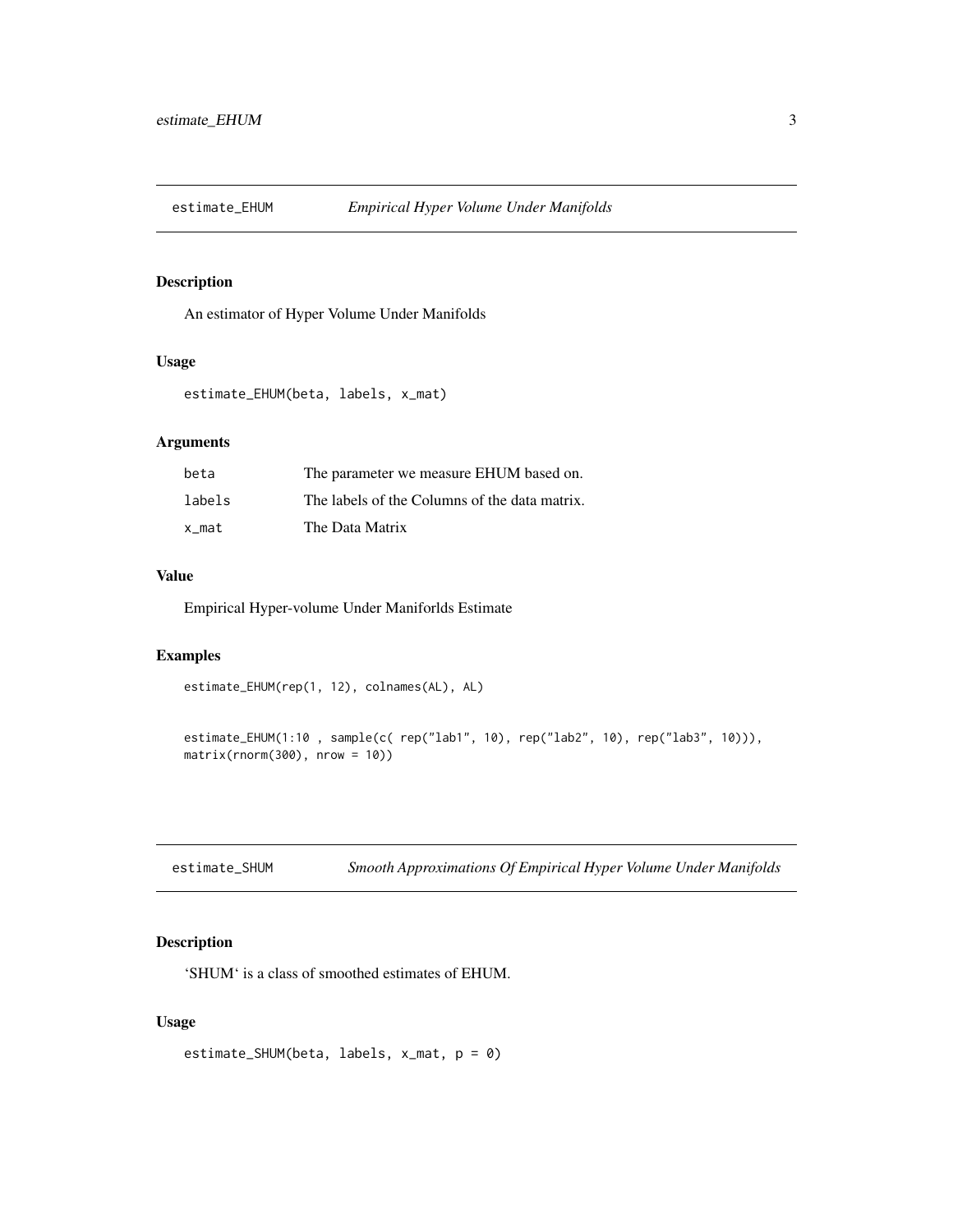# <span id="page-3-0"></span>Arguments

| beta   | The parameter we measure SHUM based on.                                                                              |
|--------|----------------------------------------------------------------------------------------------------------------------|
| labels | The labels of the Columns of the data matrix.                                                                        |
| x_mat  | The Data Matrix                                                                                                      |
| D      | p decides whether to use $s_n(x)$ or $\phi_n(x)$ . $p = 1$ stands for $\phi_n(x)$ and $p = 0$<br>stands for $s_n(x)$ |

# Value

Smooth approximation of the empirical Hyper-volume Under Manifolds Estimate

#### References

• Maiti, Raju and Li, Jialiang and Das, Priyam and Feng, Lei and Hausenloy, Derek and Chakraborty, Bibhas

"A distribution-free smoothed combination method of biomarkers to improve diagnostic accuracy in multi-category classification" (available at 'arXiv <http://arxiv.org/abs/1904.10046>).

### Examples

```
estimate_SHUM(rep(1, 12), colnames(AL), AL)
estimate_SHUM(rep(1, 12), colnames(AL), AL, p = 1)
```

```
estimate_SHUM(1:10 , sample(c( rep("lab1", 10), rep("lab2", 10), rep("lab3", 10))),
matrix(rnorm(300), nrow = 10))
```
estimate\_ULBA *Upper And Lower Bound Approach*

#### Description

'ULBA' is an another approach to Hyper Volume Under Manifold Problem

# Usage

```
estimate_ULBA(beta, labels, x_mat)
```
#### Arguments

| beta   | The parameter we measure ULBA based on.       |
|--------|-----------------------------------------------|
| labels | The labels of the Columns of the data matrix. |
| x mat  | The Data Matrix                               |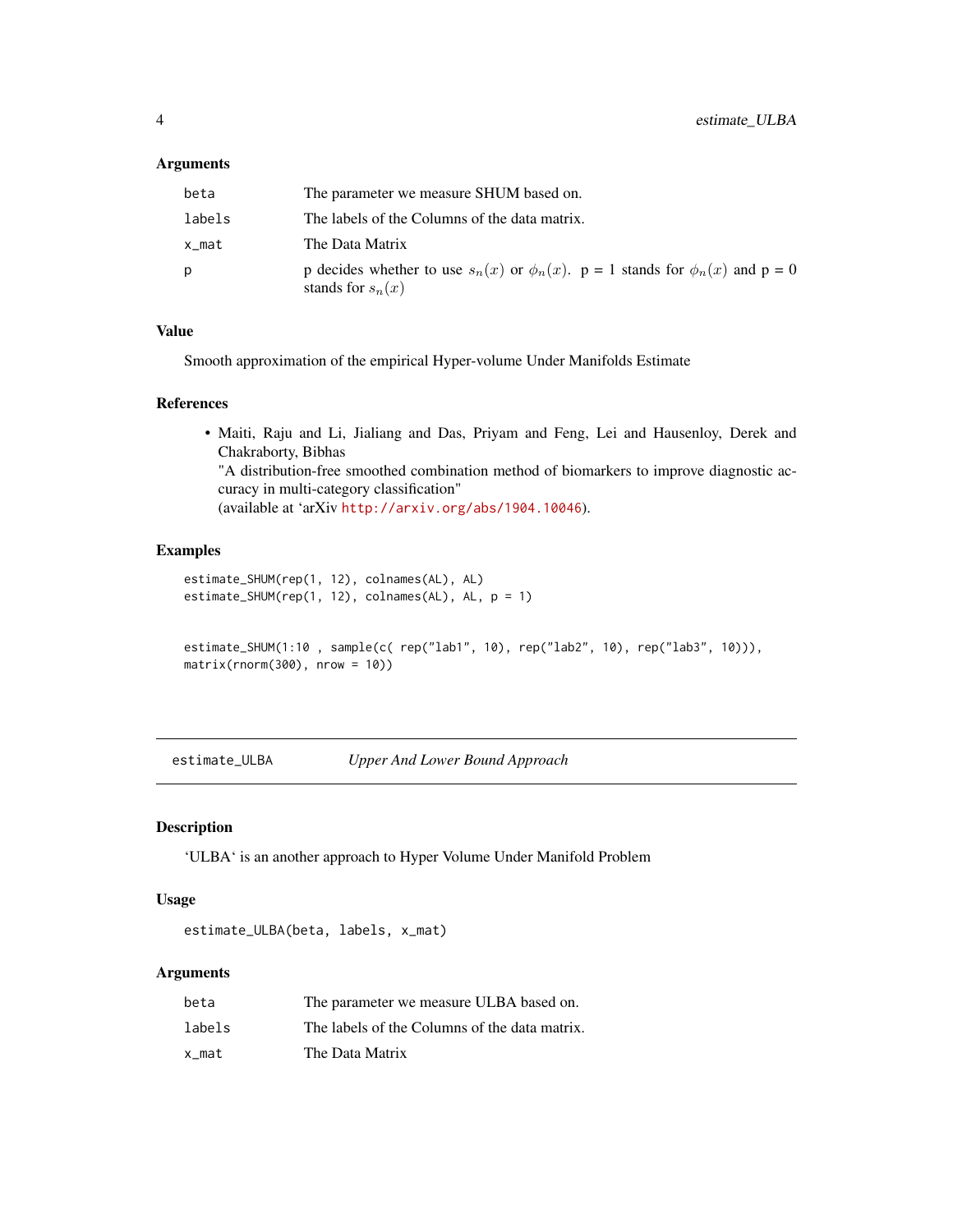# <span id="page-4-0"></span>optimized\_HUM 5

# Value

Upper and Lower Bound Approach on empirical Hyper-volume Under Manifolds Estimate

#### Examples

```
estimate_ULBA(rep(1, 12), colnames(AL), AL)
```

```
estimate_ULBA(1:10 , sample(c( rep("lab1", 10), rep("lab2", 10), rep("lab3", 10))),
matrix(rnorm(300), nrow = 10))
```
optimized\_HUM *Optimizing Different Estimators Of Hyper Volume Under Manifold*

# Description

As we know 'SCOptim' is efficient in estimating maximizing Hyper Volume Under Manifolds Estimators, we made some pre-functions that optimizes specific Problems of EHUM,SHUM and ULBA.

#### Usage

```
optimized_EHUM(
  beta_start,
  labels,
  x_mat,
  rho = 2,
  phi = 0.001,
  max\_iter = 50000,
  s_init = 2,
  tol_fun = 1e-06,tol_fun_2 = 1e-06,minimize = FALSE,
  time = 36000,print = FALSE,
  lambda = 0.001,parallel = TRUE
)
optimized_SHUM(
  beta_start,
  labels,
  x_mat,
  p = 0,
  rho = 2,
```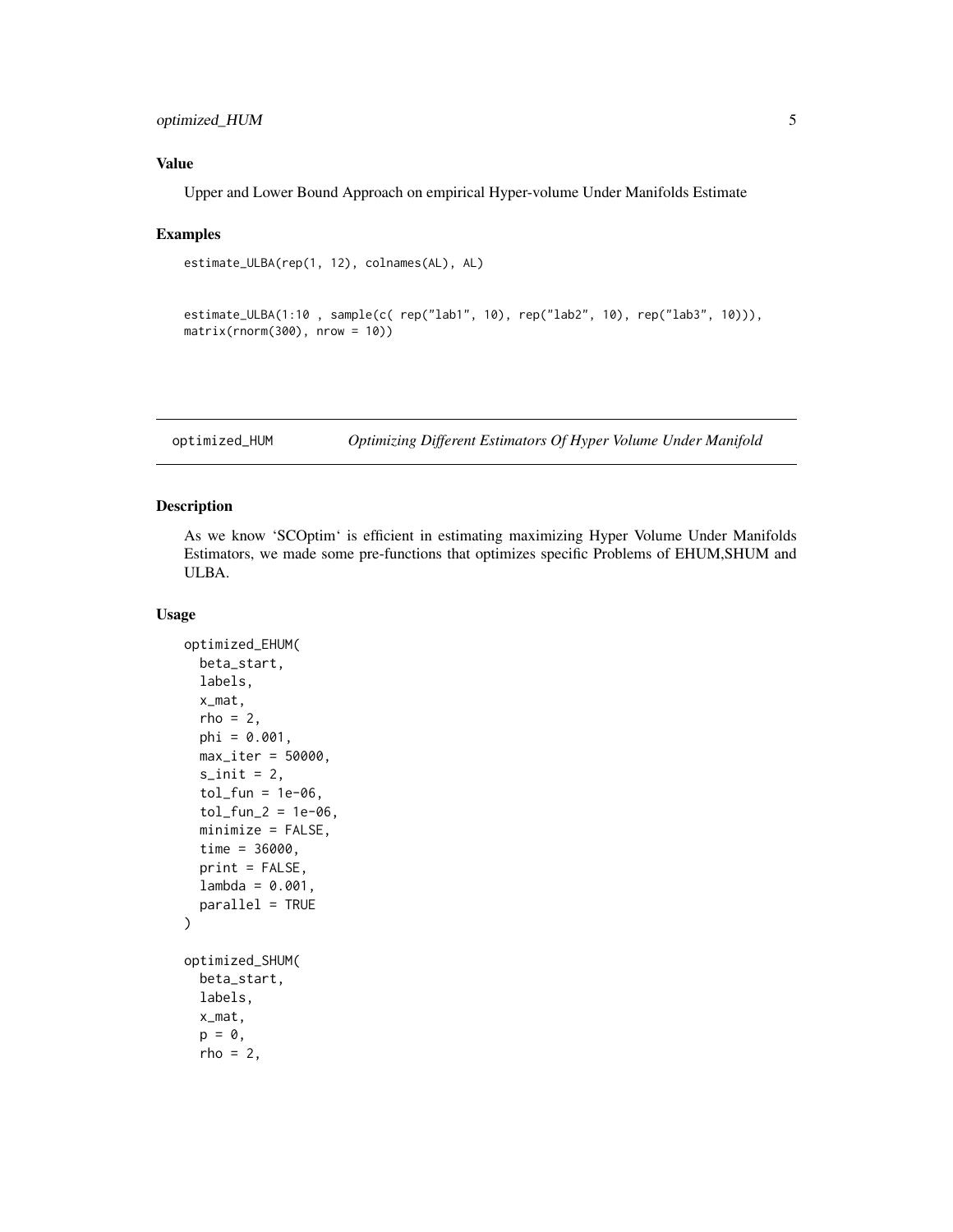```
phi = 0.001,
 max_iter = 50000,
 s_init = 2,
 tol_fun = 1e-06,tol_fun_2 = 1e-06,
 minimize = FALSE,
 time = 36000,
 print = FALSE,
 lambda = 0.001,
 parallel = TRUE
)
optimized_ULBA(
 beta_start,
 labels,
 x_mat,
 rho = 2,
 phi = 0.001,
 max_iter = 50000,
 s_init = 2,
 tol_fun = 1e-06,tol_fun_2 = 1e-06,
 minimize = FALSE,
 time = 36000,
 print = FALSE,
 lambda = 0.001,parallel = TRUE
```

```
)
```
# Arguments

| beta_start             | The initial guess for optimum $\beta$ by user                                                                     |
|------------------------|-------------------------------------------------------------------------------------------------------------------|
| labels                 | Sample Sizes vector of that has number of elements in each category. It works<br>like the labels of data matrix.  |
| x_mat                  | The Data Matrix                                                                                                   |
| rho                    | Step Decay Rate with default value 2                                                                              |
| phi                    | Lower Bound Of Global Step Size. Default value is $10^{-6}$                                                       |
| $max$ <sub>Liter</sub> | Max Number Of Iterations In each Run. Default Value is 50,000.                                                    |
| s_init                 | Initial Global Step Size. Default Value is 2.                                                                     |
| tol_fun                | Termination Tolerance on the function value. Default Value is $10^{-6}$                                           |
| $tol$ fun $_2$         | Termination Tolerance on the difference of solutions in two consecutive runs.<br>Default Value is $10^{-6}$       |
| minimize               | Binary Command to set SCOptim on minimization or maximization. FALSE is<br>for minimization which is set default. |
| time                   | Time Allotted for execution of SCOptim                                                                            |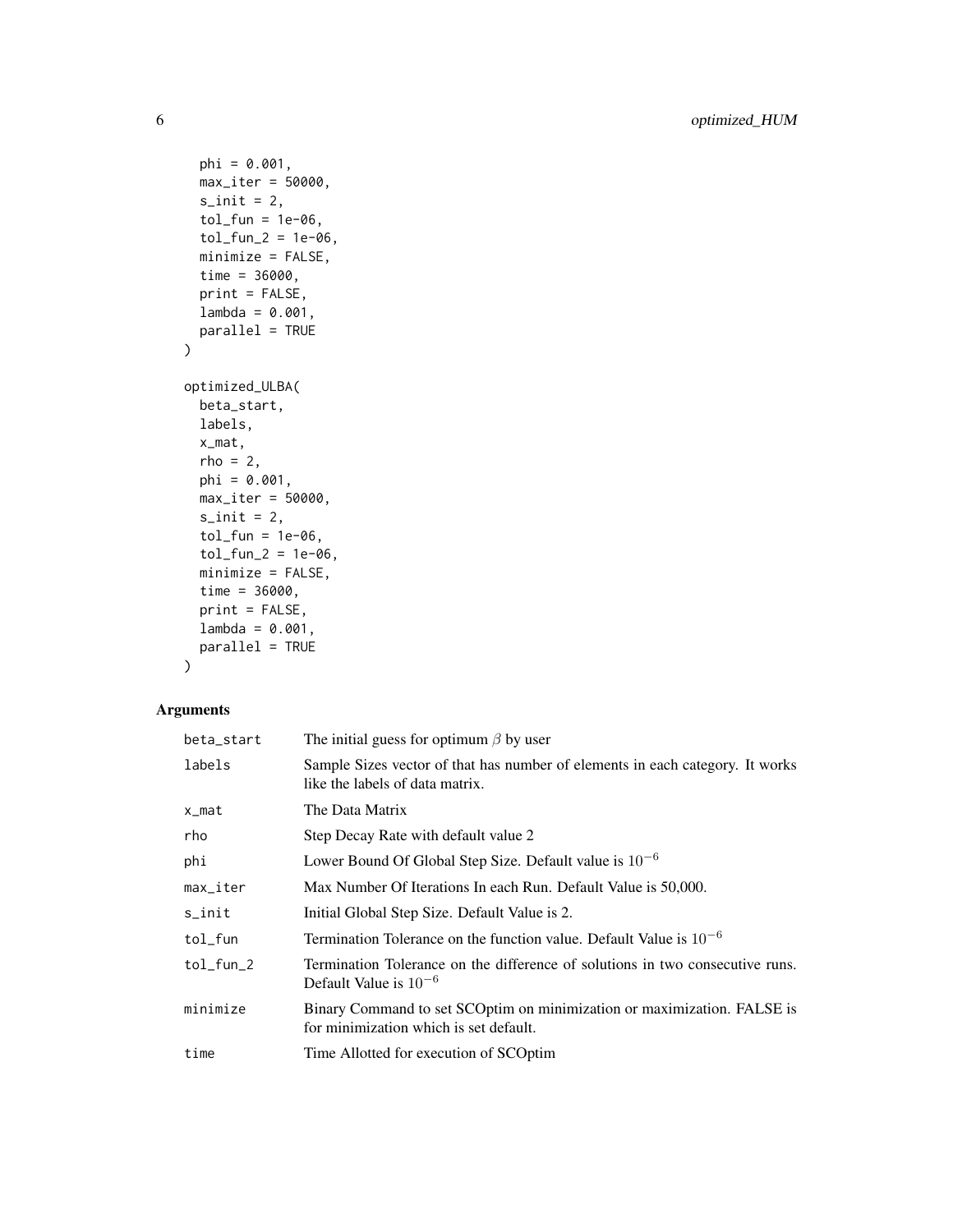#### <span id="page-6-0"></span>SCOptim  $\qquad \qquad$  7

| print    | Binary Command to print optimized value of objective function after each iter-<br>ation. FALSE is set fault                                                                    |
|----------|--------------------------------------------------------------------------------------------------------------------------------------------------------------------------------|
| lambda   | Sparsity Threshold. Default value is $10^{-3}$                                                                                                                                 |
| parallel | Binary Command to ask SCOptim to perform parallel computing. Default is set<br>at TRUE.                                                                                        |
| p        | This parameter exists for the case of optimized_SHUM only.p decides whether<br>to use $s_n(x)$ or $\phi_n(x)$ . $p = 1$ stands for $\phi_n(x)$ and $p = 0$ stands for $s_n(x)$ |

# Details

Optimization of EHUM, SHUM and ULBA using SCOptim.

# Value

Optimum Values Of HUM Estimates

# Examples

```
R <- optimized_SHUM(rep(1, 12), colnames(AL), AL, parallel = FALSE)
estimate_SHUM(R, colnames(AL), AL)
# This run will take about 10 mins on average based on computational capacity of the system
# Optimum value of HUM estimate noticed for this case : 0.8440681
R <- optimized_EHUM(rep(1, 12), colnames(AL), AL, parallel = FALSE)
estimate_EHUM(R, colnames(AL), AL)
# Optimum value of HUM estimate noticed for this case : 0.8403805
R <- optimized_ULBA(rep(1, 12), colnames(AL), AL, parallel = FALSE)
estimate_ULBA(R, colnames(AL), AL)
# Optimum value of HUM estimate noticed for this case : 0.9201903
```
SCOptim *Spherically Constrained Optimization*

# Description

SCOptim runs our optimization algorithm, efficient in estimating maximizing Hyper Volume Under Manifolds Estimators.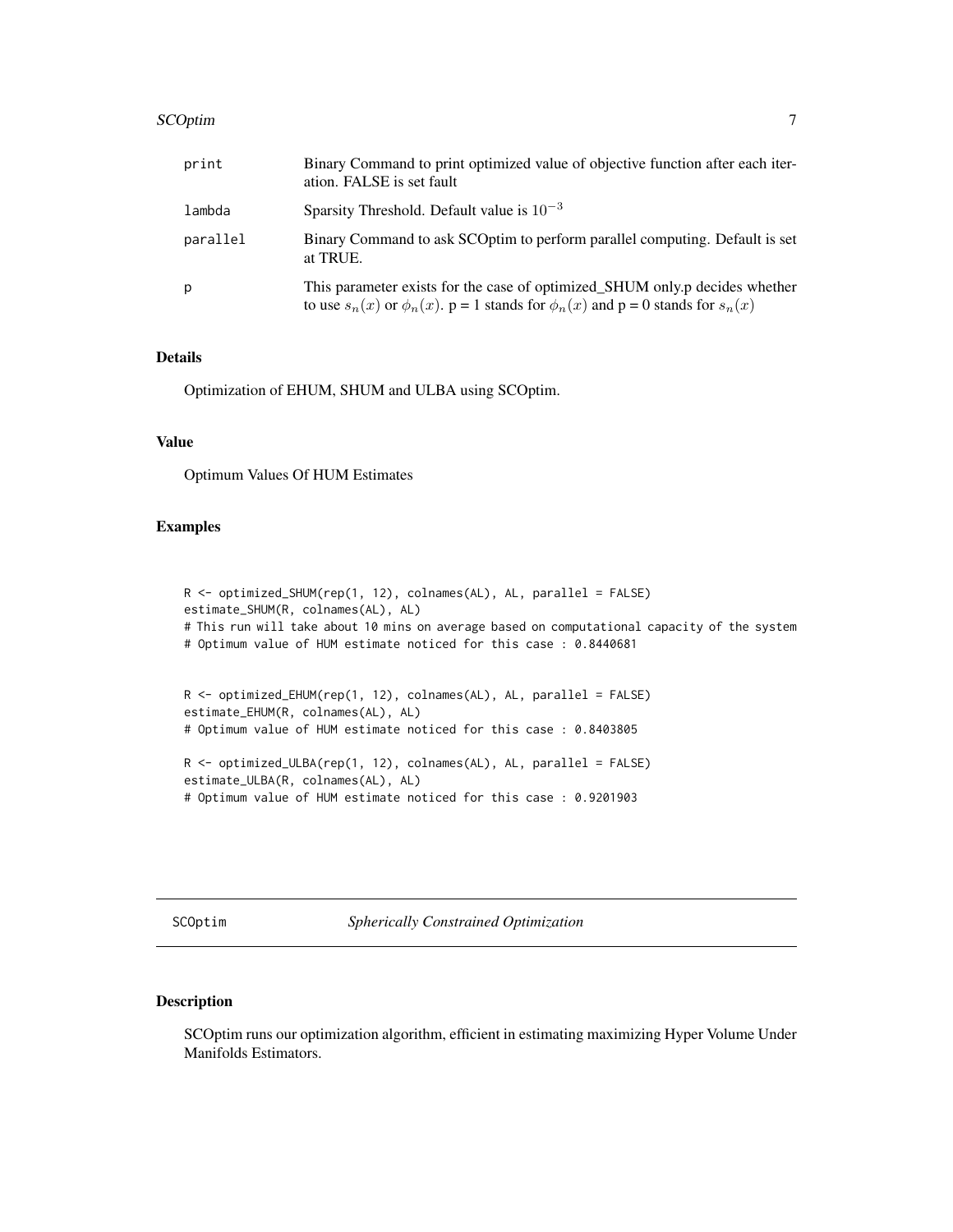### Usage

```
SCOptim(
  x0,
  func,
  rho = 2,
 phi = 0.001,
 max_iter = 50000,
  s_init = 2,
  tol_fun = 1e-06,tol_fun_2 = 1e-06,
 minimize = TRUE,
  time = 36000,
 print = FALSE,
  lambda = 0.001,parallel = FALSE
)
```
#### Arguments

| х0        | The initial guess by user                                                                                        |
|-----------|------------------------------------------------------------------------------------------------------------------|
| func      | The function to be optimized.                                                                                    |
| rho       | Step Decay Rate with default value 2                                                                             |
| phi       | Lower Bound Of Global Step Size. Default value is $10^{-6}$                                                      |
| max_iter  | Max Number Of Iterations In each Run. Default Value is 50,000.                                                   |
| s_init    | Initial Global Step Size. Default Value is 2.                                                                    |
| tol_fun   | Termination Tolerance on the function value. Default Value is $10^{-6}$                                          |
| tol_fun_2 | Termination Tolerance on the difference of solutions in two consecutive runs.<br>Default Value is $10^{-6}$      |
| minimize  | Binary Command to set SCOptim on minimization or maximization. TRUE is<br>for minimization which is set default. |
| time      | Time Allotted for execution of SCOptim                                                                           |
| print     | Binary Command to print optimized value of objective function after each iter-<br>ation. FALSE is set fault      |
| lambda    | Sparsity Threshold. Default value is $10^{-3}$                                                                   |
| parallel  | Binary Command to ask SCOptim to perform parallel computing. Default is set<br>at FALSE.                         |

# Details

SCOptim is the modified version of RMPS, Recursive Modified Pattern Search. This is a blackbox algorithm efficient in optimizing non-differentiable functions. It works great in the shown cases of SHUM, EHUM and ULBA.

# Value

The point where the value Of the Function is maximized under a sphere.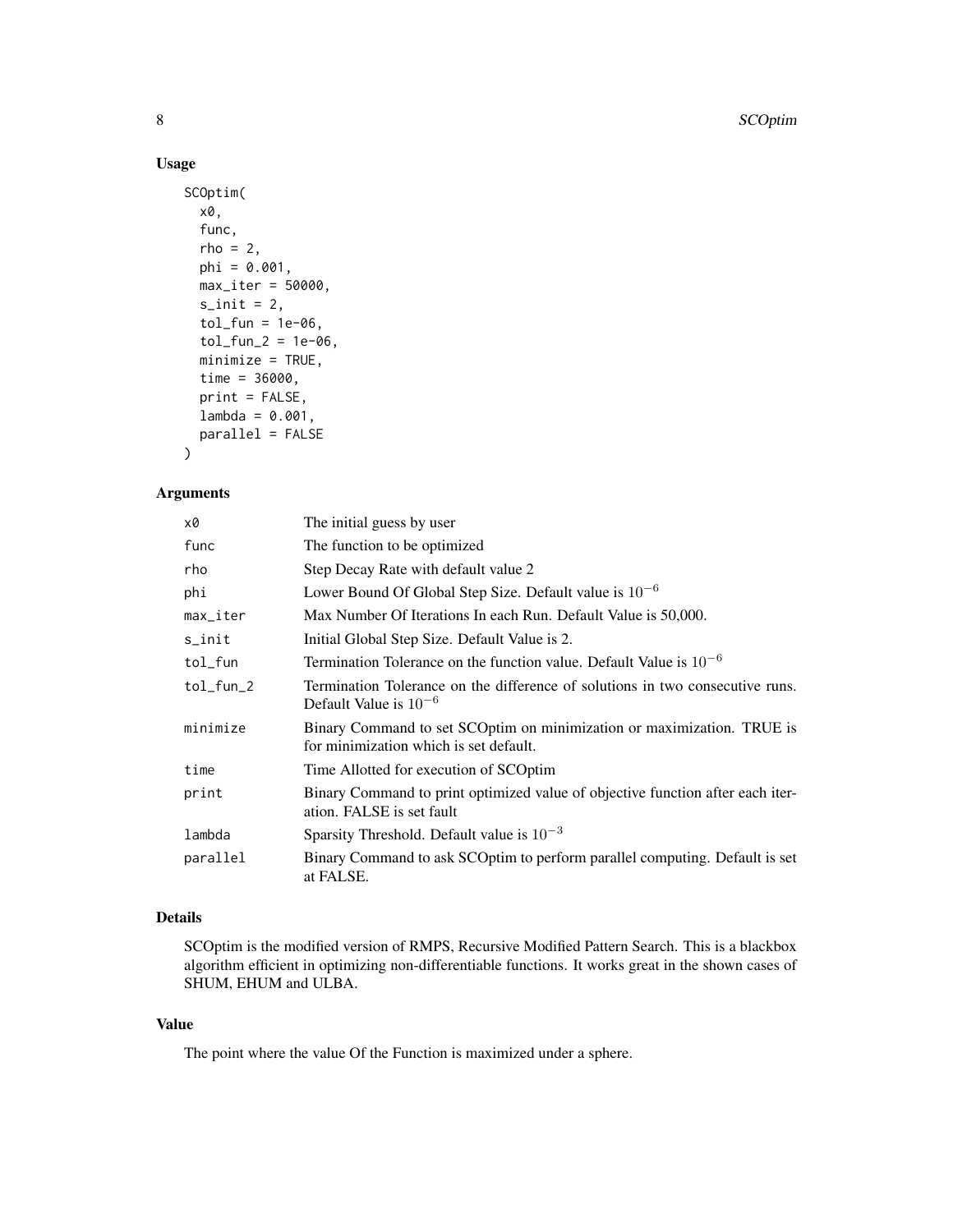# <span id="page-8-0"></span>youden\_points 9

# References

• Das, Priyam and De, Debsurya and Maiti, Raju and Chakraborty, Bibhas and Peterson, Christine B

"Estimating the Optimal Linear Combination of Biomarkers using Spherically Constrained Optimization"

(available at 'arXiv <http://arxiv.org/abs/1909.04024>).

# Examples

```
f \leftarrow function(x)return(x[2]^2 + x[3]^3 + x[4]^4)SCOptim(rep(1,10), f)
SCOptim(c(2, 4, 6, 2, 1), f, minimize = FALSE, print = TRUE)#Will Print the List and Find the Maximum
SCOptim(c(1,2,3,4), f, time = 10, lambda = 1e-2)#Will perform no iterations after 10 secs, Sparsity Threshold is 0.01
SCOptim(c(2,6,2,7,8), f, parallel = TRUE)#Will do Parallel Computing
```
youden\_points *Finding Youden Indices*

#### Description

A function to find Youden Indices and Cutpoints for number of categories less than equal to 3.

### Usage

```
youden_points(beta, labels, x_mat, grid_size = 100)
```
# Arguments

| beta      | The parameter we do HUM based on                                                       |
|-----------|----------------------------------------------------------------------------------------|
| labels    | The labels of the Columns of the data matrix.                                          |
| x_mat     | The Data Matrix                                                                        |
| grid_size | The size of increment in the grid we check cutpoints against. Default value is<br>100. |

# Value

Youden Indices and Cut Points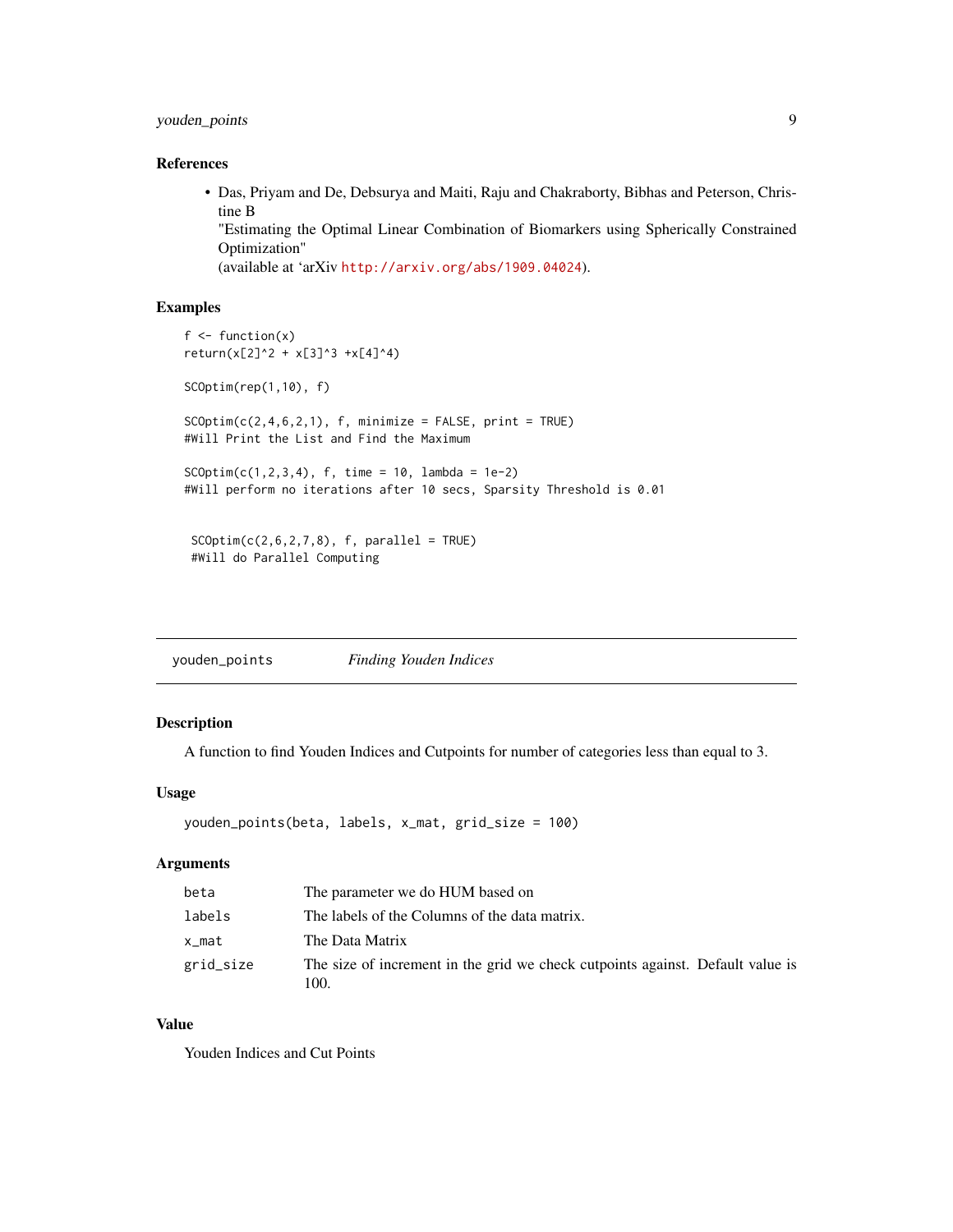# Examples

```
beta <- c(-0.399,-0.155,-0.265,-0.184,
     -0.267,0.666,-0.187,0.273,0.0463,0.167,0.163,0.178)
youden_points(beta, colnames(AL), AL)
```
YoupointsBoxPlot *Visualization Based On Youden Indices.*

# Description

A Box Plot Visualization Based On Youden Indices for less than equal to 3 categories.

#### Usage

```
YoupointsBoxPlot(beta, labels, x_mat, cat_names = NULL, grid_size = 100)
```
# Arguments

| beta      | The parameter we do HUM based on                                                       |
|-----------|----------------------------------------------------------------------------------------|
| labels    | The labels of the Columns of the data matrix                                           |
| x_mat     | The Data Matrix                                                                        |
| cat_names | The vector of strings containing category names.                                       |
| grid_size | The size of increment in the grid we check cutpoints against. Default value is<br>100. |

#### Value

Box Plot Visualization Based On Youden Indices

# Examples

```
beta <- c(-0.399,-0.155,-0.265,-0.184,
     -0.267,0.666,-0.187,0.273,0.0463,0.167,0.163,0.178)
```
YoupointsBoxPlot(beta, colnames(AL), AL, cat\_names = c("Healthy", "MCI", "AD"))

<span id="page-9-0"></span>